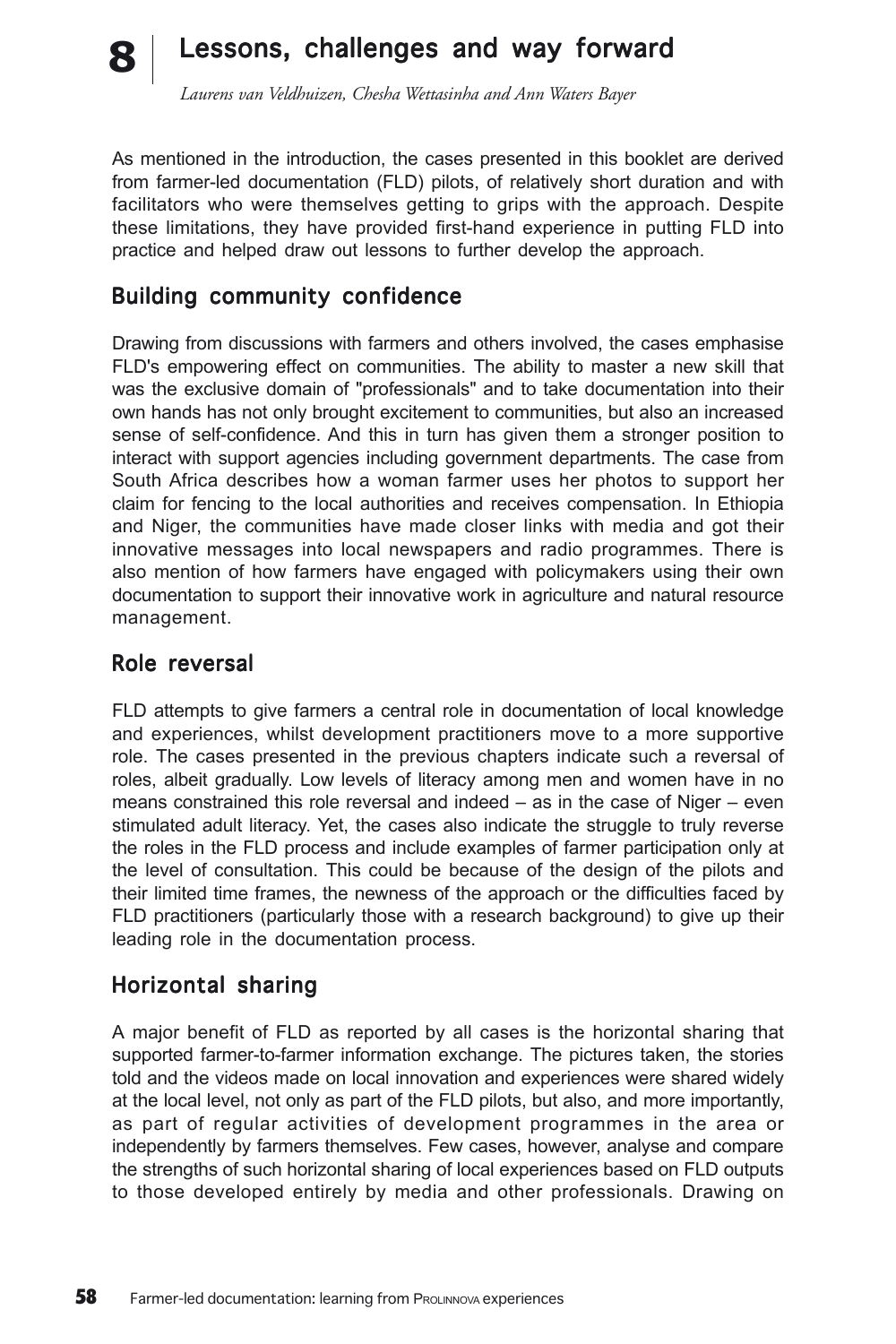information from the cases, it is possible to make such a comparison based on some key criteria (Table 1).

|                                           | <b>Farmer-led</b><br>documentation                                                  | <b>Professional-led</b><br>documentation                                 |  |
|-------------------------------------------|-------------------------------------------------------------------------------------|--------------------------------------------------------------------------|--|
| Content                                   | Limited bias, no<br>external interpretation<br>or filters                           | Inherently biased; prone to<br>interpretation by outsiders               |  |
|                                           | Convincing through use<br>of local language,<br>expressions, concepts,<br>realities | Convincing through<br>systematic presentation of<br>information and data |  |
|                                           | Easily understood by<br>local people                                                | Not so easily understood by<br>local people                              |  |
| Technical<br>quality                      | Lower                                                                               | Higher                                                                   |  |
| Use of outputs                            | Mostly at local level                                                               | Usually at higher levels -<br>national and international                 |  |
| Costs                                     | l ower                                                                              | Higher                                                                   |  |
| Choice and<br>management<br>of equipment  | Needs careful<br>consideration and<br>planning to ensure<br>smooth implementation   | Organised by professionals<br>as part of their work                      |  |
| Community<br>capacity-<br>building effect | High                                                                                | Low                                                                      |  |
| Sustainability                            | Farmers could continue<br>documentation                                             | Documentation a one-off<br>activity                                      |  |

|                      |  | Table 1: Comparing farmer-led with professional-led documentation |  |
|----------------------|--|-------------------------------------------------------------------|--|
| of local experiences |  |                                                                   |  |

Farmers often mention their interest in FLD for the mere possibility to show their innovative work to visitors. And they regret for not starting documentation any earlier as it would have allowed them to show visitors not just what they have now but how they got thus far, improving through the years and seasons.

## Building capacity for FLD

It is clear from the cases that the breadth of capacity building for FLD needed at both farmer and staff/facilitator level had been underestimated. Having chosen for modern tools, the pilots put strong emphasis on handling of equipment. In most cases, farmers were given basic, hands-on training in the use of equipment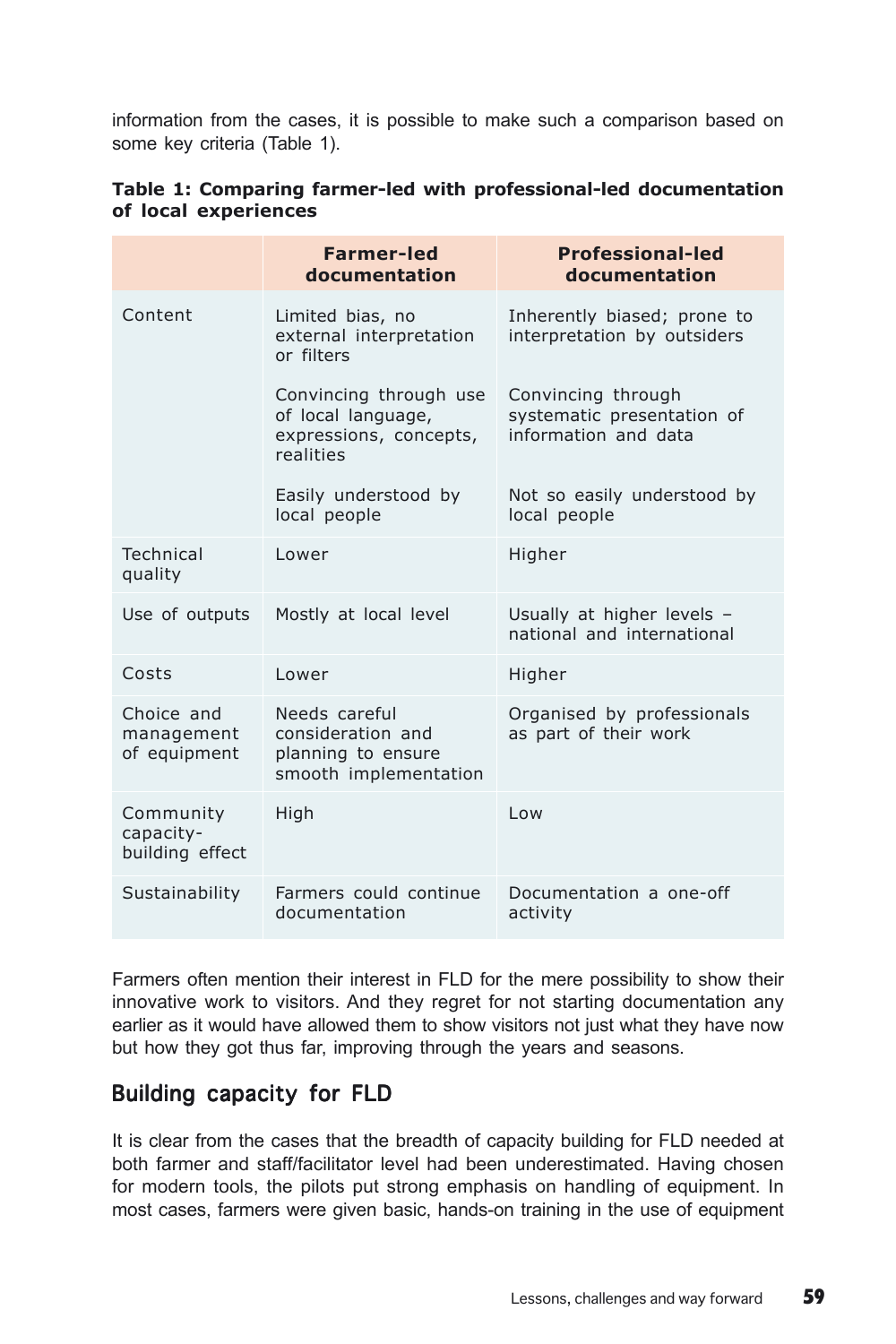(e.g. photo cameras) at the outset. As the pilots progressed, it was clear that farmers needed continued follow-up and mentoring to improve their basic skills and to acquire more advanced skills such as developing story boards, manipulating digital photos using a computer, maintaining equipment etc. Beyond these technical skills, they also needed to focus on aspects such as effective dissemination methods, analysis of the advantages of FLD methods and tools, and strategies for making FLD more sustainable. This was a challenge for the development staff involved, who though familiar with facilitating participatory processes, had to go deeper into these aspects themselves before finding ways and methods to include them in training, often semi-literate, farmers.

Recognising this need for further capacity strengthening, partners involved in some of the cases began to give more attention to it. In South Africa, for instance, further review and training spaces were brought in during the course of the pilots, trying out a staggered approach to capacity-building. Initial FLD training was followed by a period of action (field practice), and thereafter by reflection, peer review of outputs, and further training leading into the next action phase, thus creating an action-reflection learning cycle. This allowed for peer learning as well as inputs from the facilitating staff. In other cases, a local support "system" was created to facilitate further learning by farmers who continued FLD after the initial training. This was mostly in the form of regular interaction with local development staff or – as in case of South Africa – with a student hired temporarily for this purpose.



Farmers in Ethiopia continue to use their photography skills to document community events (photo: Beyene Tedla)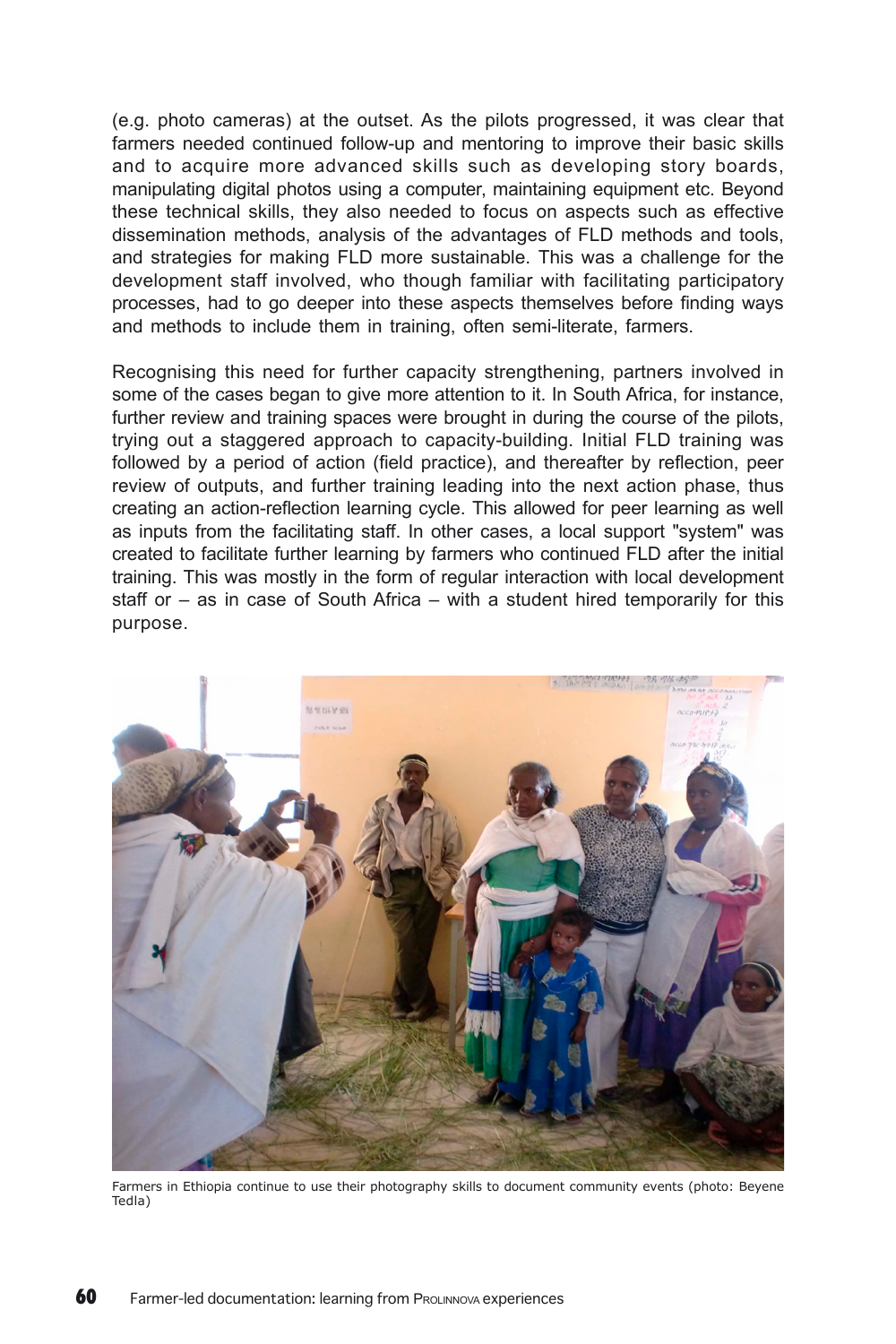## Use of modern audio-visual equipment

All the cases mentioned here used modern technologies, often digital, audiovisual equipment as the main FLD tool. Two cases (Niger, Burkina Faso) attempted to combine this with documentation methods known and used locally such as storytelling. The use of modern equipment, however, posed several challenges. Most prominent was the use of video, which required those involved not only to have access to a computer for editing, but also to be sufficiently computer-savvy to use the editing software. This holds true despite the fact that computer equipment and software have become much more user-friendly in recent years. Access to electricity was a must for recharging camera/computer batteries. Facilitators got around this by taking the rough video material back to the cities for processing, hiring video editors when needed. In order to preserve local ownership of the FLD process and products, farmers or community representatives were directly involved in the editing, had a critical say in what was cut and what was not, and watched and commented on the draft edits. It was evident, however, that using technically-complex tools such as video cameras would be less favoured by farmers in the long run. In fact, the cases show that farmers who continued documentation on their own after the pilots preferred conventional or digital photo cameras.

Another challenge of modern ICT-based tools was related to costs. In all pilots, equipment such as photo cameras was given free of charge to the communities. The question on further financing of the activity  $-$  for printing photos, for repairs and maintenance and eventually replacing the cameras when needed – was raised only later on in the process, if at all. But faced with the question, communities were quick to think of possible solutions. These included hiring out the cameras to others in the community and providing paid services for taking pictures at ceremonies and other important events. The short duration of the pilots were not sufficient to test whether these options could indeed fully finance the costs involved, but attempts were being made to address the issue. If communities experience tangible benefits of FLD as mentioned here, then it would be safe to assume that they will continue the activity and find ways to cover recurring costs.

Having provided communities with equipment, all pilots needed to clarify issues of ownership and management. When this issue was left unaddressed, as mentioned in the case from South Africa, farmers trying out FLD, once on their own, did not dare to take the camera out of the case as they did not know who would be held responsible if it got damaged. But when the issue was discussed openly, farmers were able to work out practical ways to manage the use of equipment, on their own or together with a supporting organisation. An important issue for clarification in many cases was whether the equipment could be used for purposes other than FLD, as this would open up options for income generation. Existing community structures such as farmer groups or community-based organisations can play a useful role in local management of FLD and the equipment, as described in several of the cases.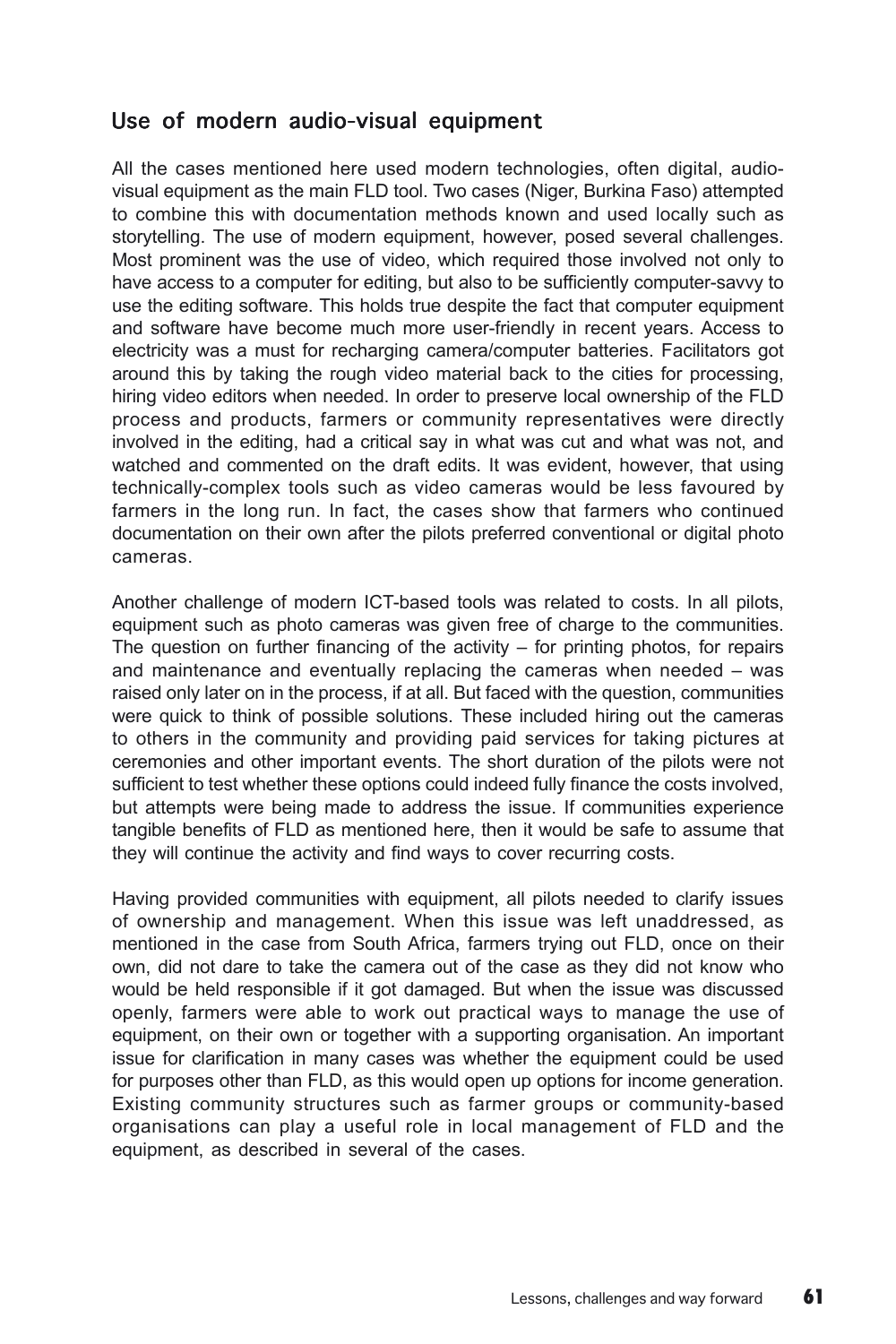# Sustaining the FLD process

The communities and support teams involved in the pilots have looked at different options to sustain the process of FLD that was initiated through the pilots. In nearly all cases, the farmers involved have shown an interest in continuing the process on their own by finding ways to manage the equipment and to cover the costs, without the support of other actors. And this is already happening, as mentioned in the cases from South Africa and Ethiopia.

Another option is that farmers are linked to other actors who could continue supporting them in FLD. In this regard, the cases of Niger and Ethiopia show the importance of building partnerships, particularly between conventional agricultural research and development agencies on the one hand and non-traditional partners such as media (television, radio, newspaper) and providers of education on the other. Such organisations who deal with documentation as part of their regular work could support FLD beyond project budgets: a radio station could broadcast stories collected and told by farmers and their groups, a local newspaper could publish farmer-made photo displays, an adult education agency may continue to support community libraries or information centres that could be focal points for continued farmer documentation.

FLD can also continue beyond the pilots when the involved organisations make it part and parcel of their regular programmes and integrate it, where appropriate, into their regular activities.

# Moving FLD forward

These pilots have shown that FLD has the potential to harness the creativity of farmers and to give them a central role in documenting their own experiences. Future pilots could build on these and enable more learning and refining of the FLD approach. Larger budgets that allow more serious capacity building and closer field support in the initial phase of FLD could be useful. Longer timeframes for the pilots would enable an action-reflection process to be designed and built in right from the start.

To be effective, an FLD initiative should start with a careful analysis of the aspirations of the farmers in terms of what they wish to document, for what purpose(s), for whom and how. Such an analysis will also elicit any existing forms of documentation within the communities that could be strengthened. In addition, it will help to identify which FLD tools are most appropriate, given the available resources and prevailing conditions (i.e. access to electricity, proximity to town centre etc). A discussion on how to sustain the process of FLD after the pilot is over is crucial, as it will influence the choice farmers make regarding the mode and tools of documentation.